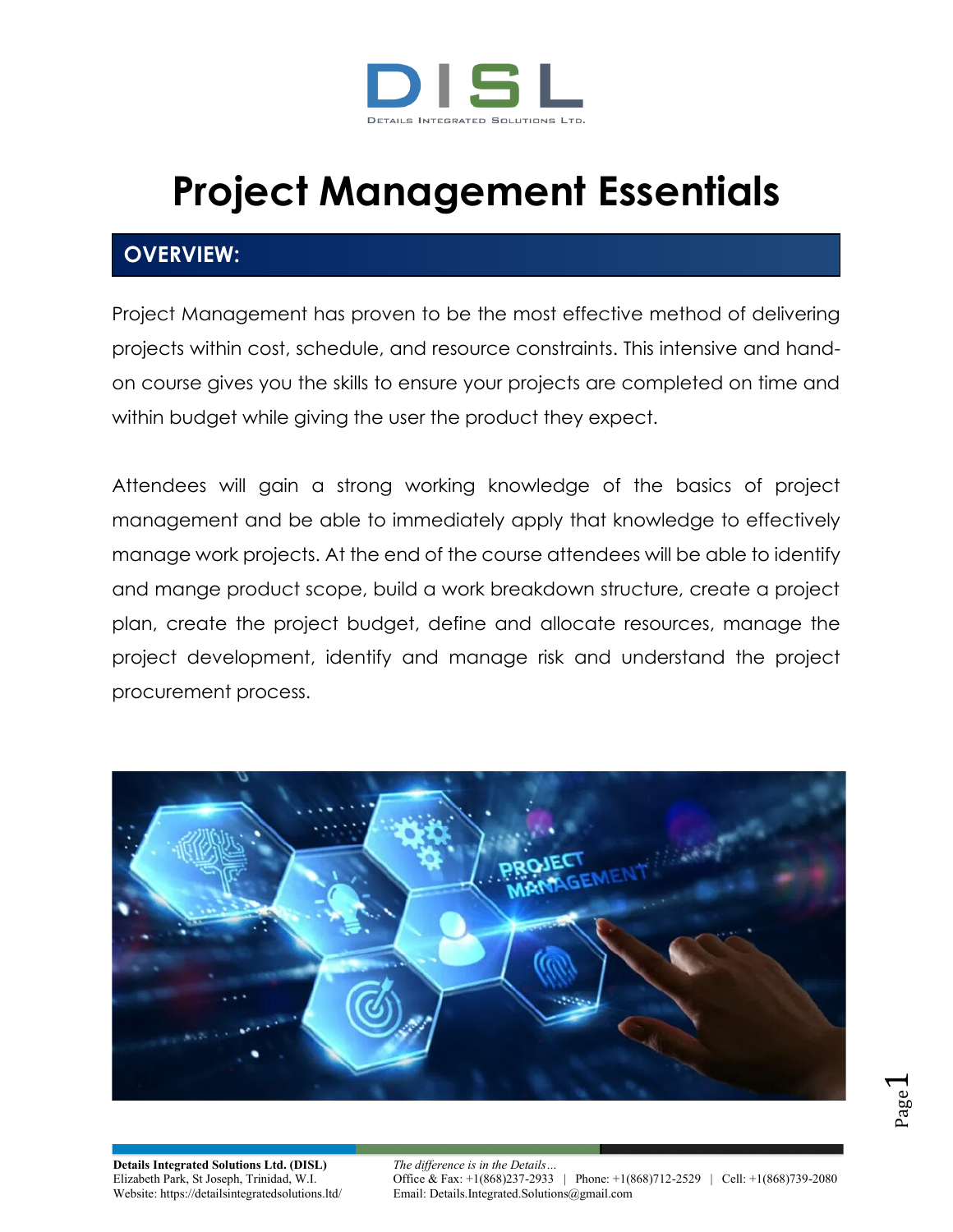

# **TARGET AUDIENCE:**

This programme is designed for:

- Companies seeking to increase the effectiveness of their project management programme, or those seeking to implement one.
- Persons currently in the field of project management and seeking to advance their career or broaden their understanding of project management.
- Persons new to the field of project management

There are no prerequisites for this course

# **LEARNING OBJECTIVES:**

Upon completion of this workshop, participants should be able to:

- Initiate, plan, execute, monitor and control, and close a project;
- Define a project using a Project Charter;
- Identify and manage stakeholders through a Stakeholder Register and Stakeholder Engagement Plan;
- Develop a Project Management Plan to guide the execution, monitoring and controlling, and closing of a project;
- Use various Project Management tools and techniques
- Discuss leadership challenges of managing projects and various solutions.
- Understand the fundamentals of Project Management (PM) through an indepth examination of the ten Knowledge Areas as set out in the Project Management Body of Knowledge.
- Examine the characteristics, techniques, and challenges associated with each of the five Process Groups: initiating, planning, executing, controlling and closeout of projects.

Page  $\boldsymbol{\sim}$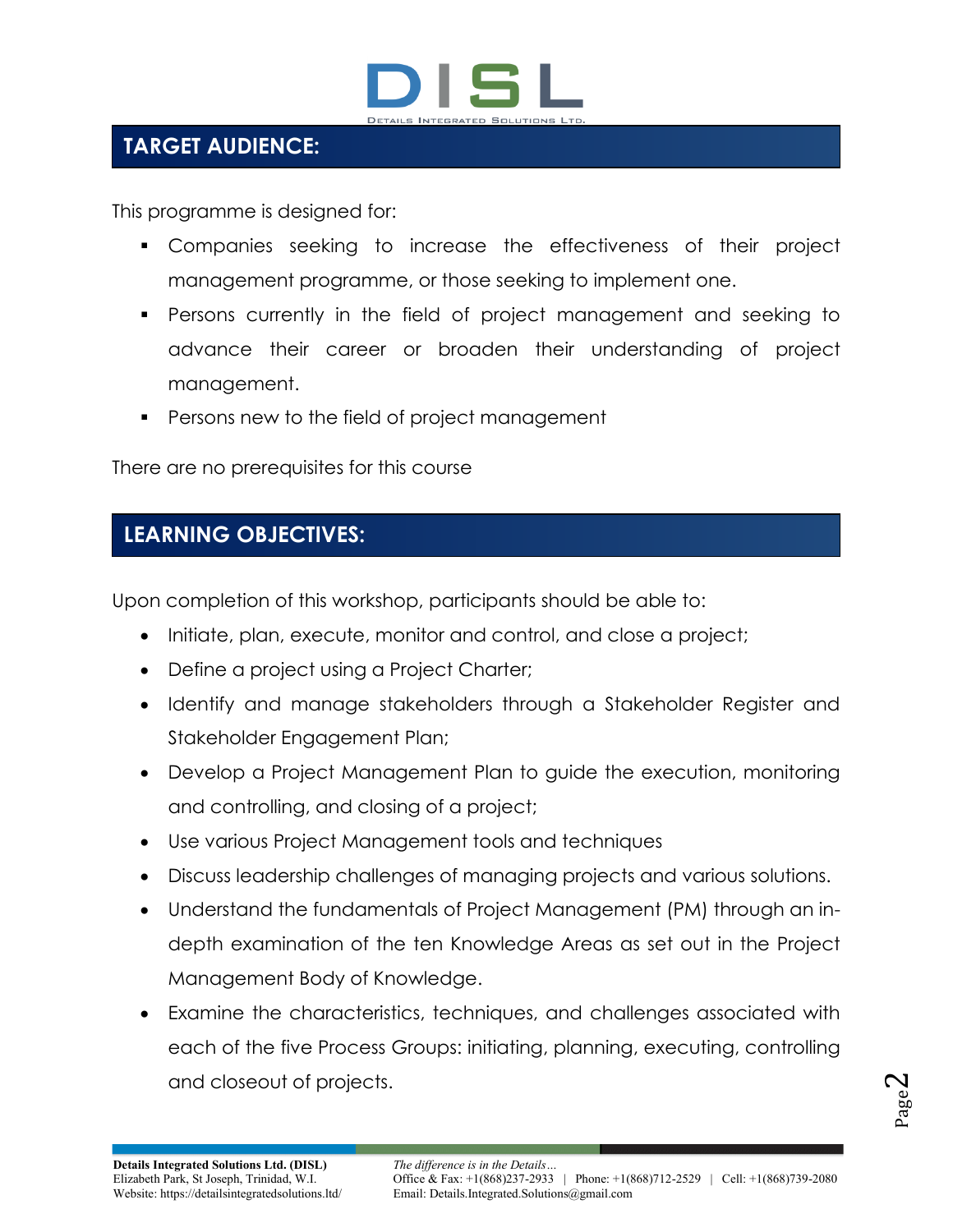

## **WORKSHOP SCHEDULE AND DELIVERY:**

The workshop will be delivered virtually via Zoom Cloud Meetings from **5:30 PM to 7:30 PM** on **May 11, 12, 18, 19, 25 & 26, 2022**.

The workshop is designed to be highly interactive with comprehensive workshop materials inclusive of video presentations, worked examples, breakout sessions, etc.



Several project management tools and templates will also be provided which attendees can begin to use on the job immediately to improve performance.

Attendees will be awarded a certificate of participation upon completion of the programme.

#### **WORKSHOP FEE:**

The workshop fee is **TT\$2,780.00.**

However, we offer a discounted rate of **TT\$2,580.00** if registration is conducted before **April 30, 2022**.

Group discount rates will also be provided to groups of three or more attendees.

#### **REGISTRATION:**

Registration is conducted online via our website. Click here or copy and paste the below link in your browser to register:



<https://detailsintegratedsolutions.ltd/rmlp/pme-registration-form/>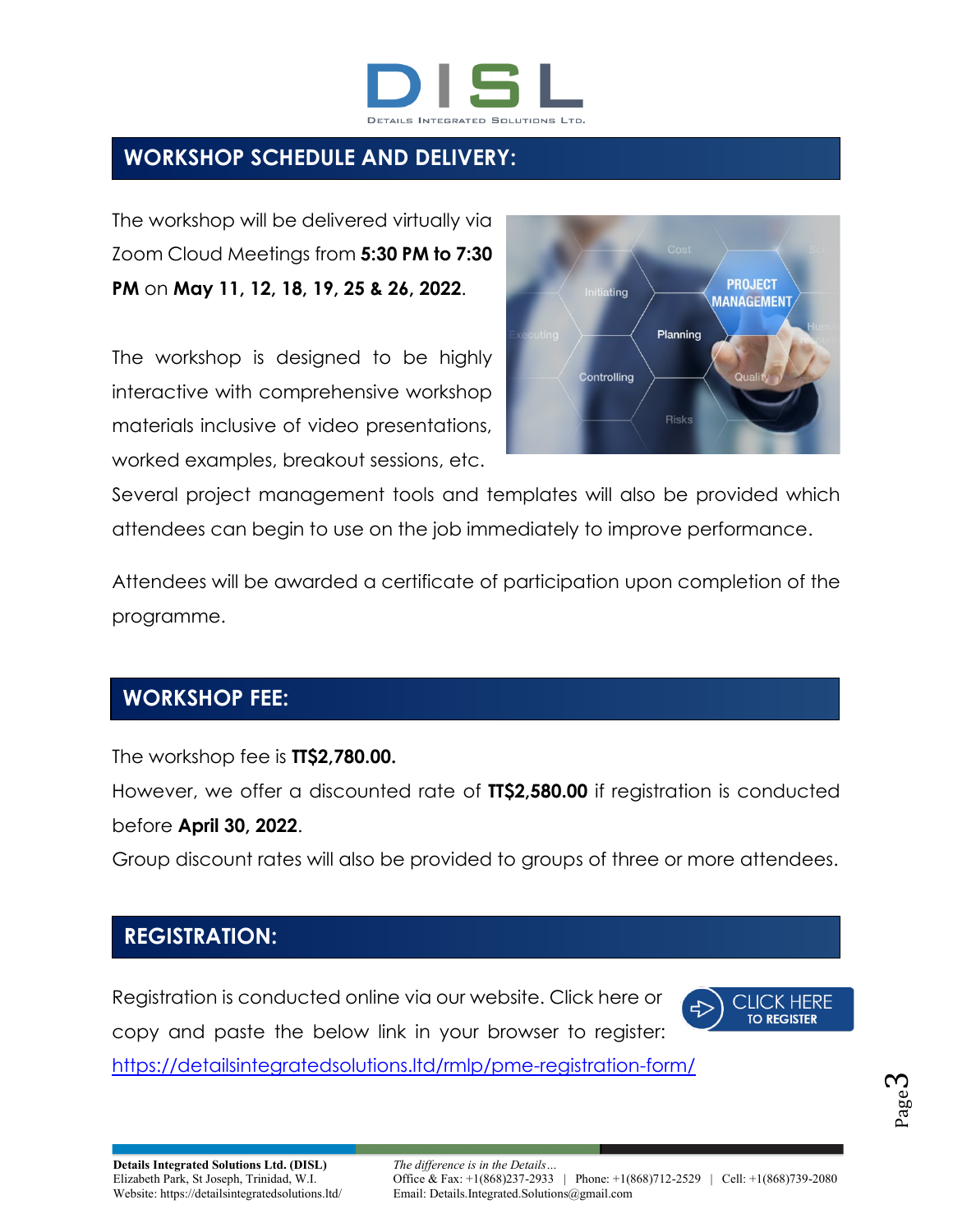

1111

## **PAYMENT OPTIONS:**

We offer four secure and convenient options for payment:

#### **1. Payment Online via DISL's Website**.

Please click here to pay via our website or copy and **Make Your Payment** (Click Here) paste the link below in your browser: *[https://detailsintegratedsolutions.ltd/product/project-management](https://detailsintegratedsolutions.ltd/product/project-management-essentials-workshop/)[essentials-workshop/](https://detailsintegratedsolutions.ltd/product/project-management-essentials-workshop/)*

Select the number of attendee registrations, click: *Add to Basket*, then *View Basket* to verify the purchase, then *Proceed to Checkout* to make the payment.

You will receive an official proof of payment receipt via email.

#### **2**. **Payment Online via WiPay.**

Simply copy and paste the below link in your browser: [https://tt.wipay2.me/details\\_integrated\\_solutions\\_ltd](https://tt.wipay2.me/details_integrated_solutions_ltd)

Enter the amount to be paid (TT\$2,580 before April 30, 2022, or TT\$2,780 thereafter).

Indicate the Transaction Fee is to be deducted from the above, enter the name of the Attendee in the comment box, and proceed to conduct your payment online. You will receive an official proof of payment receipt.

#### **3. Payment via WiPay or NLCB Outlets** *(Trinidad and Tobago Only).*

Please let us know should you wish to use this option, and we will create an invoice for you, that you can take to any WiPay or NLCB Outlet.

Simply give the Teller the invoice and make the payment. You will receive an official proof of payment receipt (please email us a copy of this receipt).

#### **4. Payment via Direct Deposit or Wire Transfer.**

Direct Deposits may be made to *Details Integrated Solutions Ltd.* via *RBC Royal Bank, Account No. 110000003433469* (Trinidad and Tobago Only).

Wire Transfers may be made to *Details Integrated Solutions Ltd.* via *RBC Royal Bank, Account No. 110000003433469 (SWIFT Code: RBTTTTPX; Bank Transit Code: 8810).*

Please email us a copy of your official proof of payment receipt.